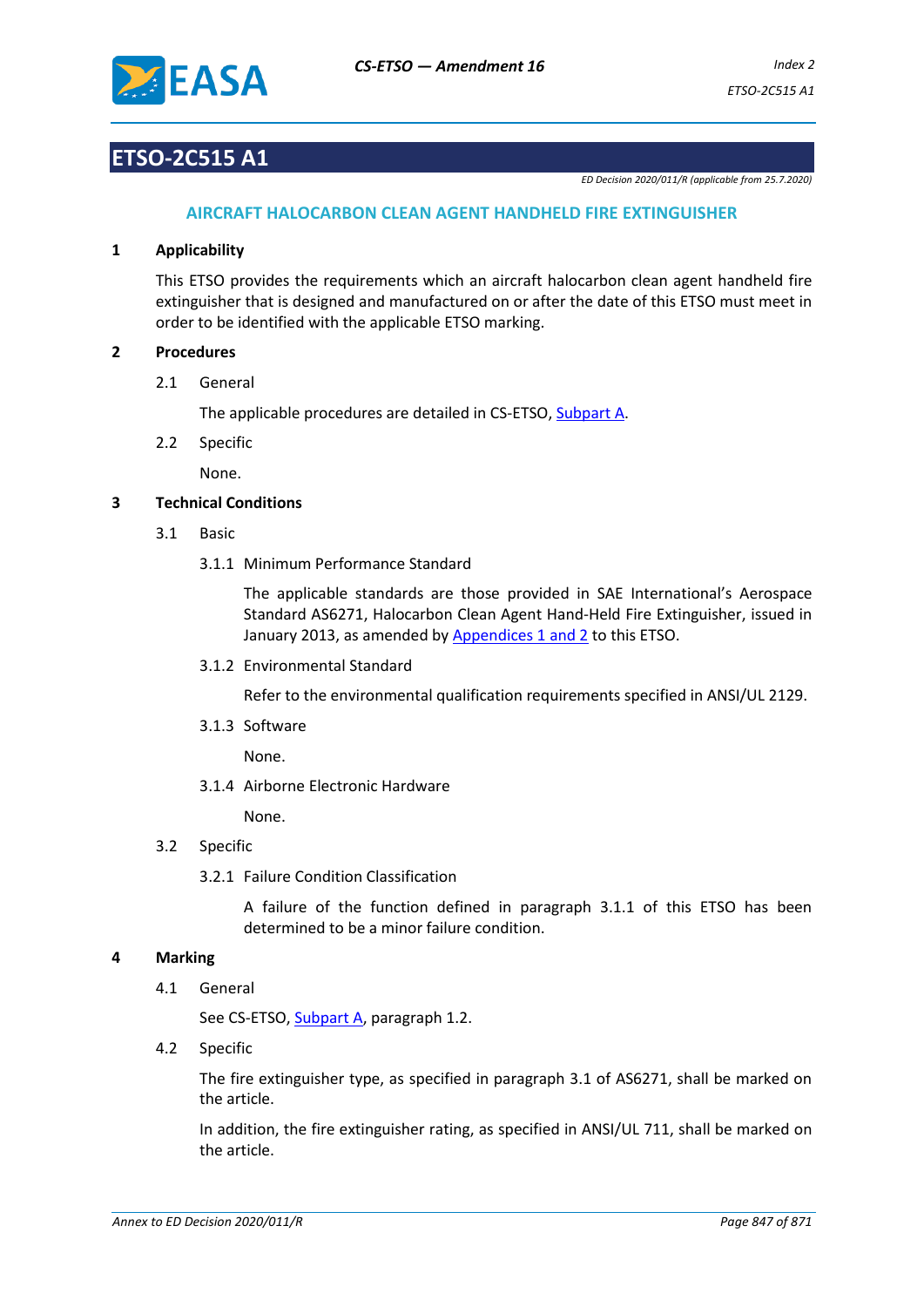

### **5 Availability of Referenced Documents**

See CS-ETSO, Subpart A, paragraph 3.

[Amdt ETSO/11] [Amdt ETSO/16]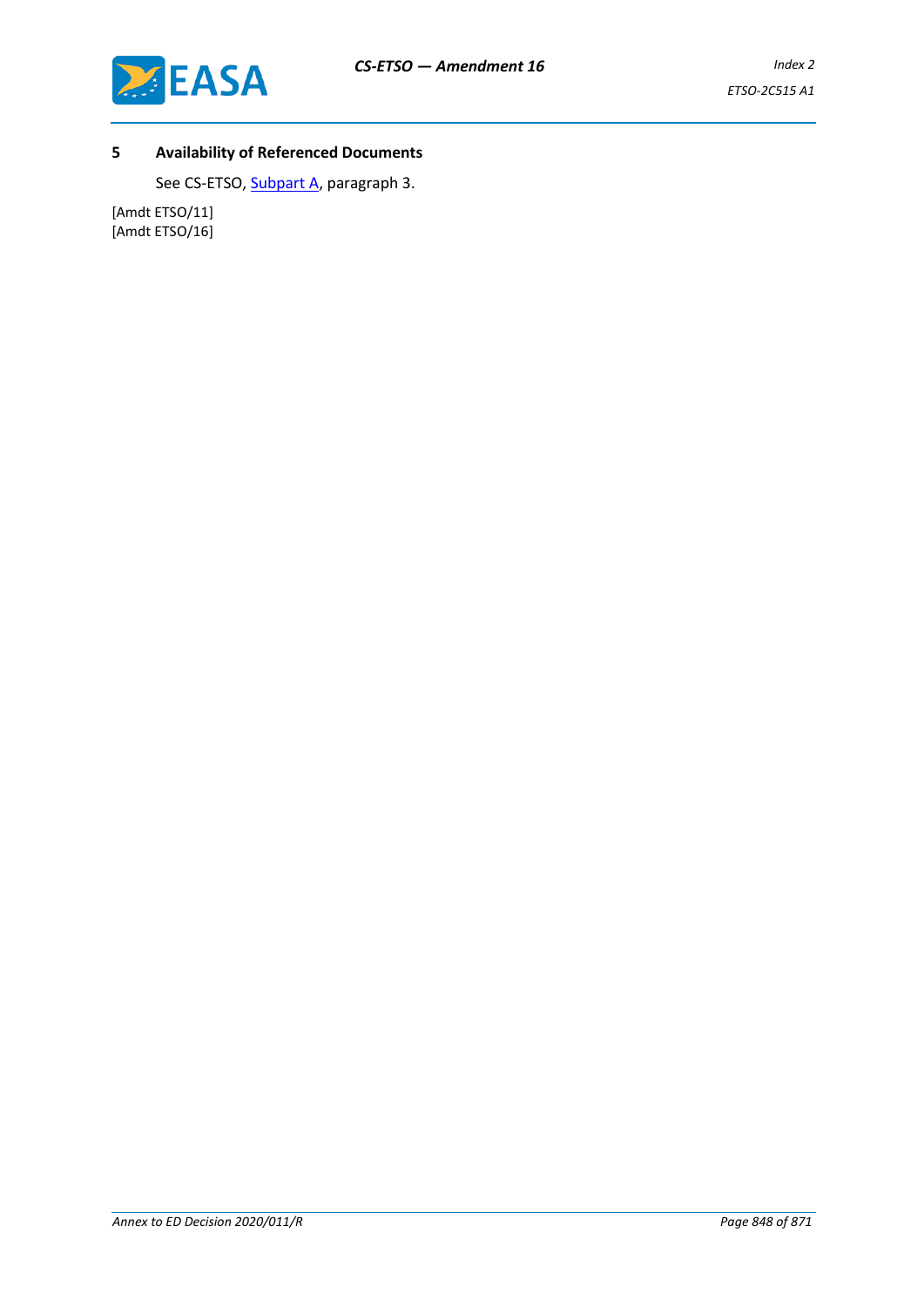

## <span id="page-2-0"></span>**Appendix 1 to ETSO-2C515 A1 – Halocarbon Clean Agent Handheld Fire Extinguisher**

*ED Decision 2020/011/R*

This Appendix prescribes the minimum performance standards (MPS) for aircraft handheld fire extinguishers. The applicable standard is SAE AS6271 'Halocarbon Clean Agent Hand-Held Fire Extinguisher', issued in January 2013. EASA has revised it as follows:

**1.** On page 4, replace paragraph 3.2 with the following:

'Halocarbon clean agents shall be registered according to REACH $1$  for use in a fire extinguisher to be sold in the European Union (EU). REACH is the EU Regulation on chemicals and their safe use. REACH applies to substances manufactured or imported into the EU in quantities of 1 ton or more per year (see 2.1.7).'

**2.** On page 5, replace paragraph 4.1.1 with the following:

'The fire extinguisher/mounting bracket assembly shall be shown to withstand without failure the highest ultimate inertia force/load, applied to all on-axis (X, Y, Z) orientations, specified in the Certification Specifications (CS) applicable to the specific aircraft type or types on which the fire extinguisher is suitable to be installed. The ultimate inertia forces/loads shall be increased, if necessary, to meet the aircraft manufacturer's specifications for flight and ground loads accordingly. A fitting factor of 1.33 as specified in C2X.561 shall be included to address wear and tear through frequent removal of the fire extinguisher from its mounting bracket. In addition, the manufacturer shall provide an Interface Control Drawing (ICD) specifying for the fire extinguisher/mounting bracket assembly:

- the ultimate inertia force/loads shown during qualification.
- the mounting orientations  $(X, Y, Z)$  for installation,
- the interface loads and the specified means of attachment for installation,
- the Certification Specification(s) (e.g. CS 25.561) including the amendment for which the assembly is demonstrated to be compliant.'
- **3.** On page 5, add a note to paragraph 5.2.2:

'Note: If the proposed agent was already proven to pass the seat/toxicity test of the MPS in combination with another fire extinguisher, that test would not need to be repeated for the proposed fire extinguisher/agent combination.'

[Amdt ETSO/16]

Regulation (EC) No 1907/2006 of the European Parliament and of the Council of 18 December 2006 concerning the Registration, Evaluation, Authorisation and Restriction of Chemicals (REACH), establishing a European Chemicals Agency, amending Directive 1999/45/EC and repealing Council Regulation (EEC) No 793/93 and Commission Regulation (EC) No 1488/94 as well as Council Directive 76/769/EEC and Commission Directives 91/155/EEC, 93/67/EEC, 93/105/EC and 2000/21/EC (OJ L 396, 30.12.2006, p. 1).